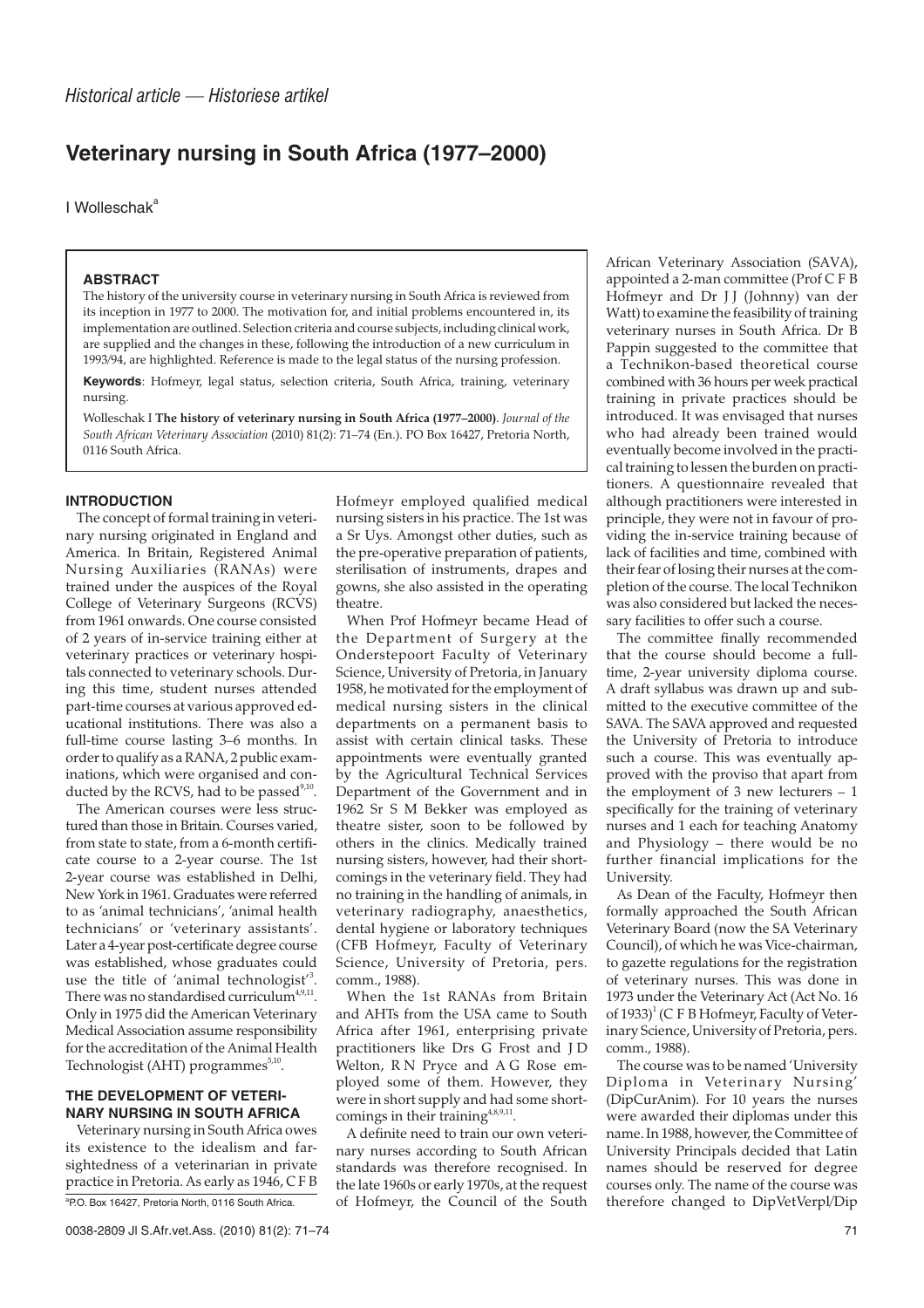VetNurs. However, both DipCurAnim and DipVetVerpl/DipVetNurs certificates are valid.

The syllabus of the course was approved in 1976 and the 1st students were admitted in 1977. A maximum of 30 students was to be selected annually. Only female students would be admitted. To become eligible for selection to the course, a candidate needed a matriculation exemption certificate with a minimum pass mark of 40 % in higher grade Mathematics as well as in higher grade Science or Biology, or 50 % in standard grade Mathematics and standard grade Science or Biology. In addition a minimum aggregate mark of 60 % was needed as well as proficiency in English and Afrikaans.

The 1st year of the curriculum comprised the pre-clinical subjects of Anatomy (including Histology and Embryology), Physiology, Zootechnology (now Veterinary Ethology), Laboratory Technique, Microbiology, Parasitology and Pharmacology as well as General Nursing. In the 2nd year the subjects were more clinically orientated and included Medical, Surgical and Gynaecological Nursing, Theatre Practice, Anaesthetics and Radiography.

The lecturers who taught the veterinary students also lectured to the nursing students in English and Afrikaans at the Onderstepoort Faculty of Veterinary Science of the University of Pretoria. Clinical work at the Faculty, work in private practices and compulsory weekend and vacation duties were part of the syllabus. The practical and theoretical examinations were weighted equally and candidates could choose whether they wanted to be examined in English or Afrikaans. Nursing students were expected to wear a prescribed uniform and professionalism was emphasised. They worked in the same clinics as the veterinary students, which promoted the idea of teamwork. As the course was the only one offered in South Africa, the standard could be kept at a constant high level.

After qualifying, the veterinary nurses obtained a university diploma and had to register with the SA Veterinary Board<sup>1</sup>. In addition, they had to wear the registered epaulettes and badges of the Veterinary Nurses Association of South Africa when this Association came into being in 1978 after the 1st group of veterinary nurses qualified. They were entitled to be addressed as 'Sister'.

# **INITIAL TEETHING PROBLEMS**

The afore-mentioned University proviso regarding funding created many difficulties that had to be overcome. No provision had been made for the new students in the Pretoria University hostels at Onderstepoort. In those years most students did not own cars and as the other hostels were situated 20 km and further away the students had to find private lodgings in the neighbourhood. In the mornings one saw these young girls arriving for classes on bicycles, by thumbing lifts or by walking. It took a lot of persuasion and planning before they were eventually admitted to the Onderstepoort hostels, albeit initially only during the semesters. During the university vacations the residences were closed. As the nursing students were expected to work in the Onderstepoort clinics during the vacations, they had to find temporary lodgings. It took many more years before they got full residence in the hostels.

There were no permanent classrooms for these students either and occasionally, when all the available lecture halls were occupied by the veterinary students, their lectures had to be held under the trees. After some time, the small Physiology auditorium was allocated to the 1st-year nursing students and the 2nd-year students were permitted to use the Surgery seminar room whenever it was available. Later, the Dean's Committee room became their classroom. However, this was so small that half the class had to sit on the floor. Their next classroom was the veterinary students' cafeteria. When, in 1987, the newly built Arnold Theiler Faculty Building became available, the nursing students had 2 small classrooms on the mezzanine floor that they could finally call their own. However, these proved to be very cramped. Fortunately large microscope laboratories in addition to lecture halls had been planned for the veterinary students and when it became apparent that they preferred to use these laboratories as lecture halls as well, the nursing students at long last inherited 2 proper, permanent lecture halls.

Lectures were given by lecturers from the various disciplines. The philosophy of the training of the veterinary nurses was that the veterinarian was the head of the team and should do most of the thinking and planning, whereas the veterinary nurse should be an extra pair (or 2!) of hands. She had to be trained to understand veterinary terminology and basic theory and was to be capable of helping with the various practical procedures (small and large animals). The curriculum content was adapted on an ongoing basis for each discipline as was deemed necessary.

# **PRACTICAL TRAINING OF VETERINARY NURSES**

In the early years the practical training of the nursing students proved the great-

est challenge. Practical training, especially when using live animals is a one-on-one situation and needs intensive supervision. This is time-consuming and tiring for the lecturers concerned. In the clinical departments many lecturers who were responsible for the veterinary students were also responsible for the nurses' training in that discipline.

The buildings that housed the clinics had been built in the middle 1950s to accommodate 30 veterinary students per class. Considering the fact that veterinary student numbers had subsequently been increased to 100 per class and that an additional 30 veterinary nursing students per class had to be accommodated, space was at a premium. The lecturers often became so frustrated that they banned the nursing students, especially the 1st years, from some demonstrations and even clinics. The lecturer responsible for the nurses frequently received an SOS: 'Your little nurses' (as they were soon affectionately called) are again sitting on the lawn!' Some lecturers even thought that it was not necessary for 1st-year nursing students to work in the clinics at all, not realising that they could not be *au fait* with the clinic routine and practical procedures in their 2nd year if they had absolutely no prior contact with, or exposure to, the practical aspects of clinical work.

In 1979 the heads of the clinical departments stipulated that nursing students on duty in the Outpatients clinics were not allowed to take temperatures of patients, make blood smears, give injections or collect blood. These procedures were to be reserved for the veterinary students only. Fortunately, this philosophy changed in time when it became apparent that the veterinary nurses were valuable, very versatile and well-trained members of the veterinary team. In 1991 the situation was officially clarified when a list of the services pertaining to the profession of veterinary nurse was gazetted $6$ .

The nursing curriculum was rapidly and continually being improved and elaborated, both theoretically and practically, during those early years. The veterinary nursing students started to assist the veterinary students with ovariectomies in the student theatres in 1979. It caused quite an upheaval when the 1st group of 6 nurses, dressed in their white theatre dresses, were taken into the sanctity of the student theatres for the 1st time, but before long they were also allowed to do the pre-operative preparation of patients, administer anaesthetics and assist in the post-operative nursing of patients. In the Surgical Nursing course they were taught various bandaging techniques on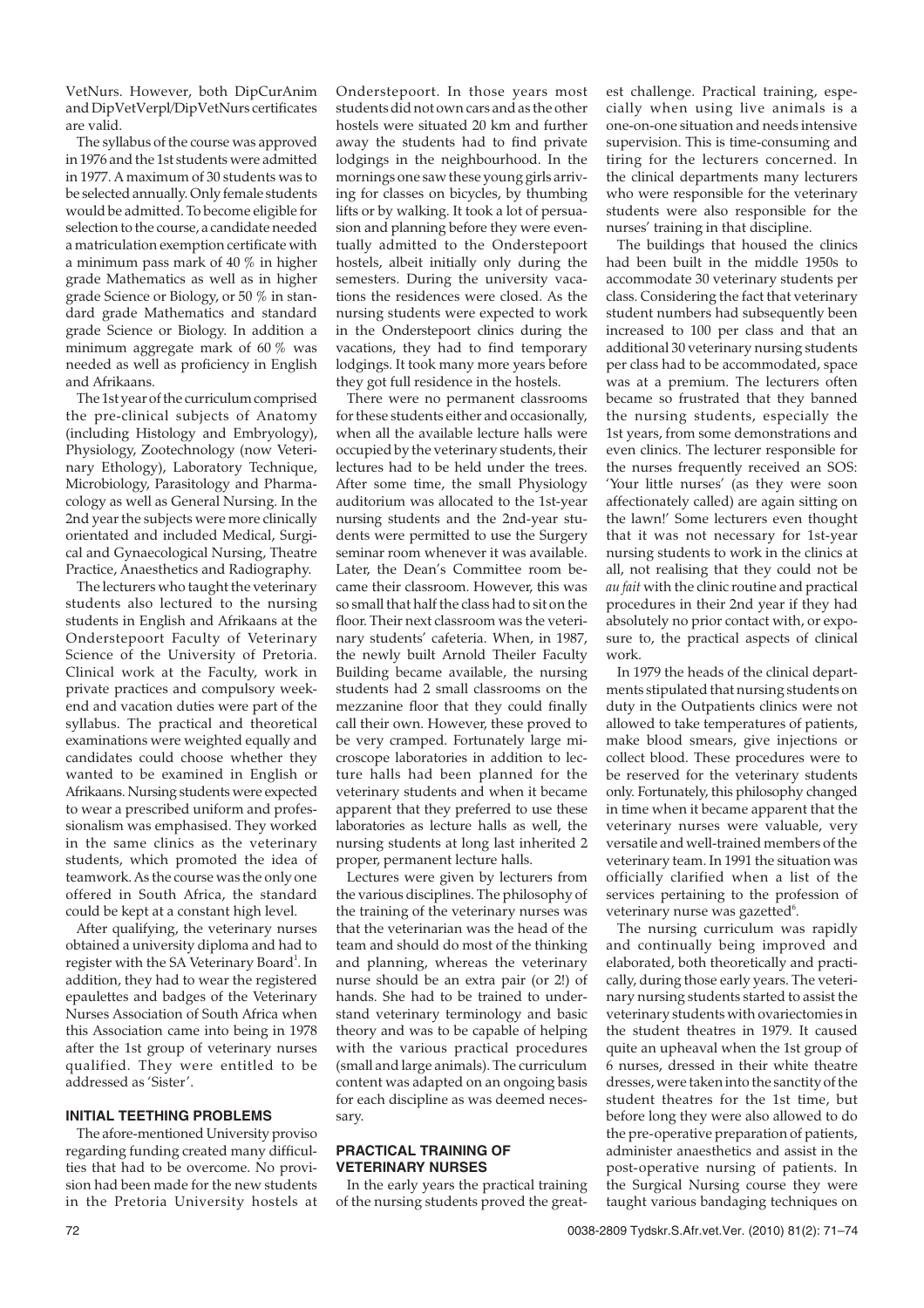large and small animals and a qualified physiotherapist gave them basic theoretical lectures and taught them practical procedures, both manually and with apparatus. In due course a dental clinic was started, the nurses being taught the use of both manual and ultrasonic tooth scaling. Later a bird clinic followed.

In the mid-1980s, a small intensive care clinic was started in the Medicine department. A qualified veterinary nurse was on duty there and 2nd-year nursing students assisted her during clinic periods. When the 1st canine parvovirus cases were diagnosed in the mid-1980s, the medicine department set up a small isolation ward in 1 of the old Medicine equine stables. This gave the veterinary nursing students an opportunity to start practising isolation (barrier) nursing. Amongst other procedures, they also learnt how to administer a blood bank in Medical Nursing.

In Radiography, they were given theoretical and practical training of such high standard that they could eventually replace the medically trained radiographers who had been employed by Radiology before the start of the veterinary nursing course.

The Laboratory Technique course enabled the nursing students to perform many tasks that save the veterinarian valuable time, e.g. making good blood smears, collecting and examining faeces samples, urine collection and examination, skin scrapings, etc. A favourite module in Gynaecological Nursing was neonatal care.

When the new Onderstepoort Veterinary Academic Hospital was opened in 1992 there were so many clinics that had to be manned that the veterinary nursing students proved to be indispensable. In fact, during the time when the nursing students were sitting for their examinations, locums had to be employed to cope with the work.

By 1993, the 1st-year students were receiving 680 hours of theoretical training during the 2 semesters and obtained 160 hours practical experience in the various clinics of the hospital. They were also on duty there during part of the December vacation. The 2nd-year students received 240 hours of theory and 600 hours practical clinical experience in the hospital by doing duty in Outpatients, Isolation Wards, Intensive Care, Medicine Small Animals, Reproduction, Production Animals, Mobile clinic, Equine clinic, Radiography, Anaesthetics, Theatres, Surgery Small Animals, Dentistry/ Ophthalmology and the Bird Clinic. On 'ovariectomy day', 6 or 7 nursing students were taken from various clinics to assist the veterinary students in theatre. They were even expected to be on clinic duties

in the hospital during the April holidays. During the winter vacation they gained experience in private veterinary practices, zoos and the SPCA.

Students in both years were taken on various excursions to widen their professional background, e.g. a short course in telephone technique at the post office, visits to a dog beauty parlour, kennels, a 'human' operating theatre, animal laboratory units, pharmaceutical companies and firms selling instruments and other equipment. These excursions were unfortunately discontinued in the mid 1990s.

In the early years 8 clinic sisters were employed in the Hospital. Most were medically trained. In 1997, 20 clinic sisters (now mainly veterinary nurses) were employed and by 2000 this number had risen to 24, the matron being a qualified veterinary nurse (P Bland-van den Berg, Faculty of Veterinary Science, University of Pretoria, pers. comm., 2005). The role of nursing sisters in the smooth running of a clinic cannot be overestimated and the students learn by their example and instruction.

# **LEGISLATION APPLICABLE TO VETERINARY NURSING**

When the course in veterinary nursing was initiated in 1977 the vested rights of unqualified 'veterinary nurses', who had been working as such before veterinary nursing training started in South Africa, had to be accommodated. A 'granny clause' enabled 8 such persons to register as veterinary nurses with the SA Veterinary Board in 1978 (under the Veterinary Act 1933 (Act No. 16 of 1933)), without being required to pass an examination $^1$ .

When the Veterinary and Paraveterinary Professions Act 1982 (Act No. 19 of 1982) was gazetted, the vested rights of persons who had been working for longer than 5 years as 'veterinary nurses', again had to be protected. This time they had to sit for a 2-part examination (a theoretical and a practical examination) with the SA Veterinary Council. Lecturers responsible for the veterinary nursing course at the Faculty of Veterinary Science set the examination and also examined the candidates' practical abilities. It was a 1-time only examination. As a result, 6 candidates (2 of whom were black females) were allowed to register with the SA Veterinary Council. Thereafter, only veterinary nurses who had already qualified in other countries and who wanted registration with the SA Veterinary Council could apply for an examination that enabled those who passed to work as veterinary nurses in South Africa. The Government Gazette of 17 May 1991 listed the services pertaining to the profession of veterinary nurse, namely the clinical and related procedures that they are permitted to perform in the course of their duties $^{\circ}$ , as well as guidelines for their ethical and professional conduct<sup>7</sup>.

## **STAFF MATTERS**

When the 1st group of veterinary nursing students enrolled in 1977, Sr C Muller (BCur), a medical nursing sister, was appointed to take overall responsibility for the course but she resigned at the end of 1978. Dr I Wolleschak (BVSc) succeeded her in January 1979 and continued until retiring at the end of 1993. Dr K Tutt (BVSc) (1994–1996) and Dr E Scheepers (BVSc) (1997–1999) then took over. In 1988 Sr A E Botha was the 1st locally trained veterinary nurse to become a junior lecturer at the Faculty. Following the amalgamation of the 2 Faculties of Veterinary Science (Pretoria and Medunsa) in 1999, the Department of Paraveterinary Studies came into being, headed by Prof. C M E McCrindle. Unfortunately it was dissolved 2 years later when the number of departments in the Faculty of Veterinary Science had to be reduced to 5 on instruction from the University.

# **NEW VETERINARY NURSING CURRICULUM**

Re-curriculation of all subjects taught by the University of Pretoria was made obligatory in the early 1990s, the main objectives being to eliminate post-graduate lecture material from undergraduate syllabuses and to avoid duplication. The veterinary nursing course was revised in 1993/94. The results of a questionnaire, which had previously been sent to practising veterinarians and veterinary nursing sisters, contributed significantly to this process. The revised course was implemented in 1995.

Basically it remained the same as before, but with the following alterations: the training in Embryology and Histology (especially microscopy) was reduced to the absolute minimum, the anatomy of fish (with dissection) and birds (with demonstration dissection) was added, while Anatomy, Physiology and Histology were integrated. More lecture time was allotted to Pharmacology. Certain modules of both Medical Nursing and Theatre Practice were brought forward to the 2nd semester as promotion courses to get the students better prepared for practical work in the 3rd semester clinics. Elementary Ultrasonography was added to the Radiography course.

By shortening the lecture periods slightly and changing certain 1st year subjects from full year to 1st semester courses, the theoretical content of the